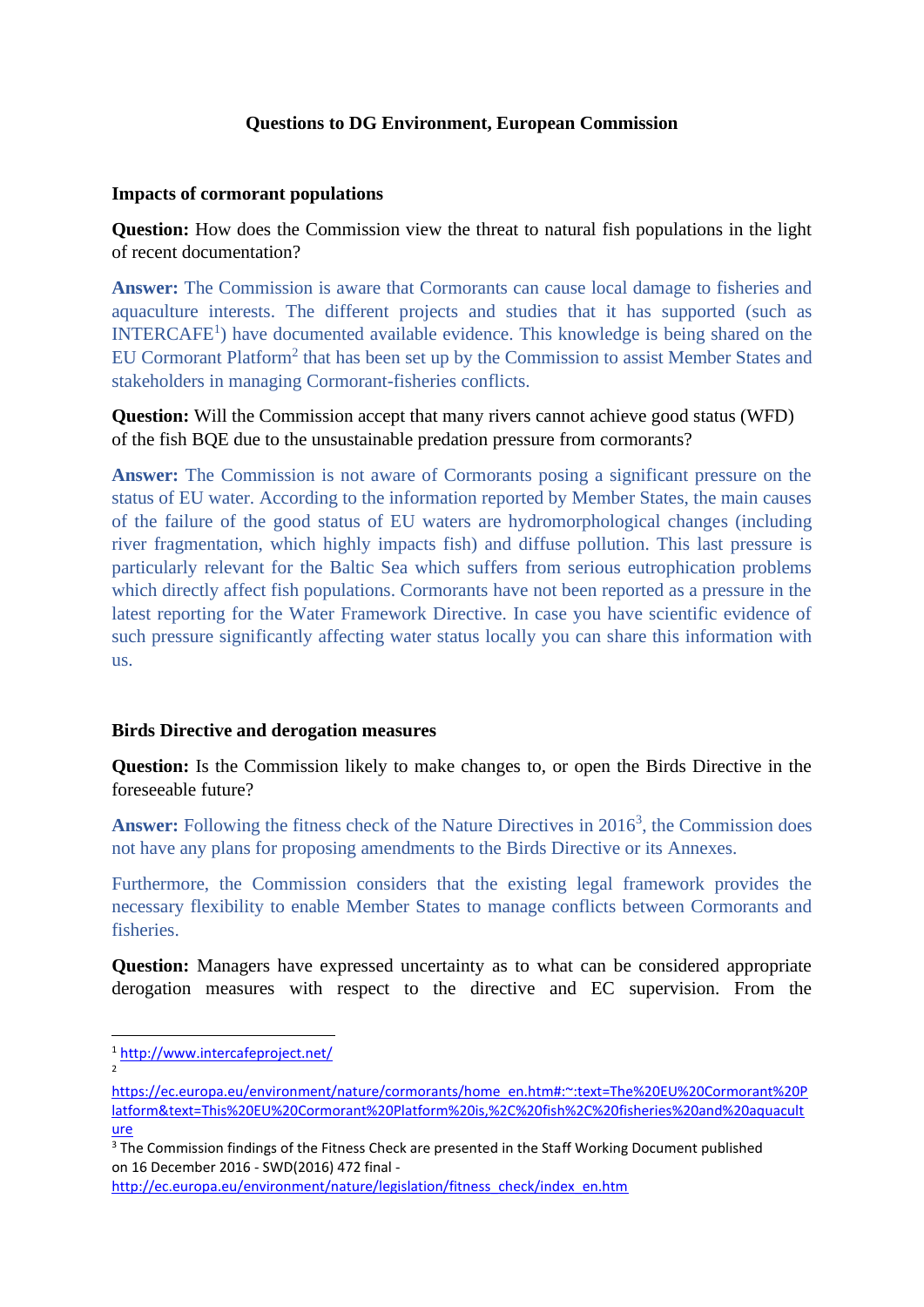Commission's perspective, what derogation measures fit the Birds Directive? Is the Commission planning to issue guidance on this topic?

Answer: The Commission has published a dedicated guidance<sup>4</sup> on the application of derogations under the Birds Directive to Cormorants, which clarifies the legal basis as well as key concepts such as preventing serious damage to fisheries.

It makes clear that the general concept of serious damage caused by Cormorant populations is relative and, as such, should be evaluated on a case-by-case basis where, and when, a conflict occurs.

- First, it clarifies that there should be economic damage to fisheries and/or also economic damage to fisheries-related recreational interests.
- Secondly, derogations issued under Article 9 of the Birds Directive are intended to prevent serious damage.
- Thirdly, there must be a basis for concluding that damage will be serious in the absence of action.

When exercising the flexibility under the Birds Directive to deal with the Cormorant-fisheries conflict it is essential to remain science-based. Furthermore, when it comes to mitigation measures, non-lethal solutions must be tested first and applied if effective in addressing the serious damage. It is only if these measures are demonstrated to be ineffective that lethal options can be taken.

## **Cross-border management – especially the Baltic/Nordic region**

**Question:** It has been documented that the damage induced by cormorants is global or pan-EU, the same birds forage in coastal Baltic, Danish rivers, and Czech lakes. Does the Commission see such documentation provide a basis for cross-border management?

**Answer:** It is for each Member State to take the measures it considers necessary to address any conflicts that arise in relation to other interests, within the framework established by the Birds Directive. The scale of damage is very different from one region or country to another. The Commission considers that Member States have the necessary flexibility under the Birds Directive to address conflicts with Cormorants and that an EU Action Plan would not add to this. The Commission's guidance on the use of derogations fully outlines this possibility.

Furthermore, recent studies on Cormorant populations in Europe show that the composition of wintering populations is complex as birds from many breeding areas occur in each wintering area. This underlines the fact that it is very difficult to solve problems in specific wintering areas by management actions in specific breeding areas. Solutions should preferentially be sought at the local scale where conflicts occur, and where Cormorants can be excluded or discouraged from exploiting specific fisheries by various means, including lethal control where justified.

The Commission would welcome Member States sharing knowledge and information for the management of Cormorants, including in relation to their use of derogations, particularly with

<sup>4</sup> [https://ec.europa.eu/environment/nature/pdf/guidance\\_cormorants.pdf](https://ec.europa.eu/environment/nature/pdf/guidance_cormorants.pdf)